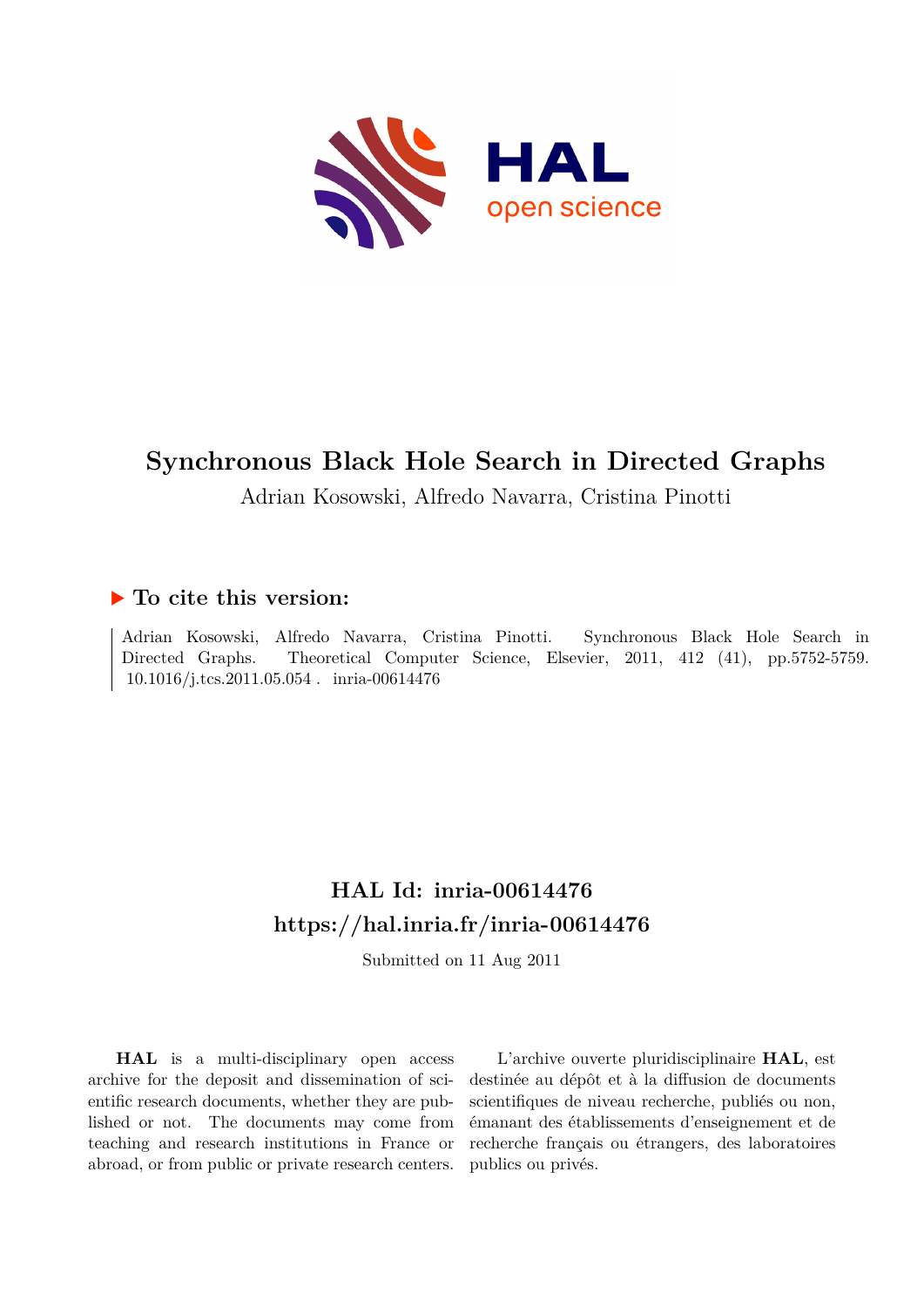# Synchronous Black Hole Search in Directed Graphs<sup>∗</sup>

Adrian Kosowski † Alfredo Navarra ‡ Cristina M. Pinotti ‡

#### **Abstract**

The paper considers a team of robots which has to explore a graph  $G$  where some nodes can be harmful. Robots are initially located at the so called *home base* node. The dangerous nodes are the so called *black hole* nodes, and once a robot enters in one of them, it is destroyed. The goal is to find a strategy in order to explore  $G$  in such a way that the minimum number of robots is wasted. The exploration ends if there is at least one surviving robot which knows all the edges leading to the black holes. As many variations of the problem have been considered so far, the solution and its measure heavily depend on the initial knowledge and the capabilities of the robots. In this paper, we assume that  $G$  is a directed graph, the robots are associated with unique identifiers, they know the number of nodes  $n$  of  $G$  (or at least an upper bound on n), and they know the number of edges  $\Delta$  leading to the black holes. Each node is associated with a whiteboard where robots can read and write information in a mutual exclusive way.

A recently posed question [Czyzowicz et al., *Proc. SIROCCO'09*] is whether some number of robots, expressed as a function of parameter  $\Delta$  only, is sufficient to detect black holes in directed graphs of arbitrarily large order  $n$ . We give a positive answer to this question for the synchronous case, i.e., when the robots share a common clock, showing that  $O(\Delta \cdot 2^{\Delta})$  robots are sufficient to solve the problem. This bound is nearly tight, since it is known that at least  $2^{\Delta}$  robots are required for some instances. Quite surprisingly, we also show that unlike in the case of undirected graphs, for the directed version of the problem, synchronization can sometimes make a difference: for  $\Delta = 2$ , in the synchronous case 4 robots are always sufficient, whereas in the asynchronous case at least 5 robots are sometimes required.

<sup>∗</sup>This work was done during a research collaboration supported by the Italian CNR Short-Term Mobility Program. A. Kosowski was supported Polish Ministry Grant N206 491738. A preliminary version of the paper appeared as [13].

<sup>&</sup>lt;sup>†</sup>INRIA Bordeaux Sud-Ouest, LaBRI, 351 cours de la Libération, 33405 Talence, France.

Department of Algorithms and System Modeling, Gdańsk University of Technology, Narutowicza 11/12, 80952 Gdańsk, Poland. Email: kosowski@labri.fr.

 $\ddagger$ Dipartimento di Matematica e Informatica, Università degli Studi di Perugia, Via Vanvitelli 1, 06123 Perugia, Italy. Email: {navarra, pinotti}@dmi.unipg.it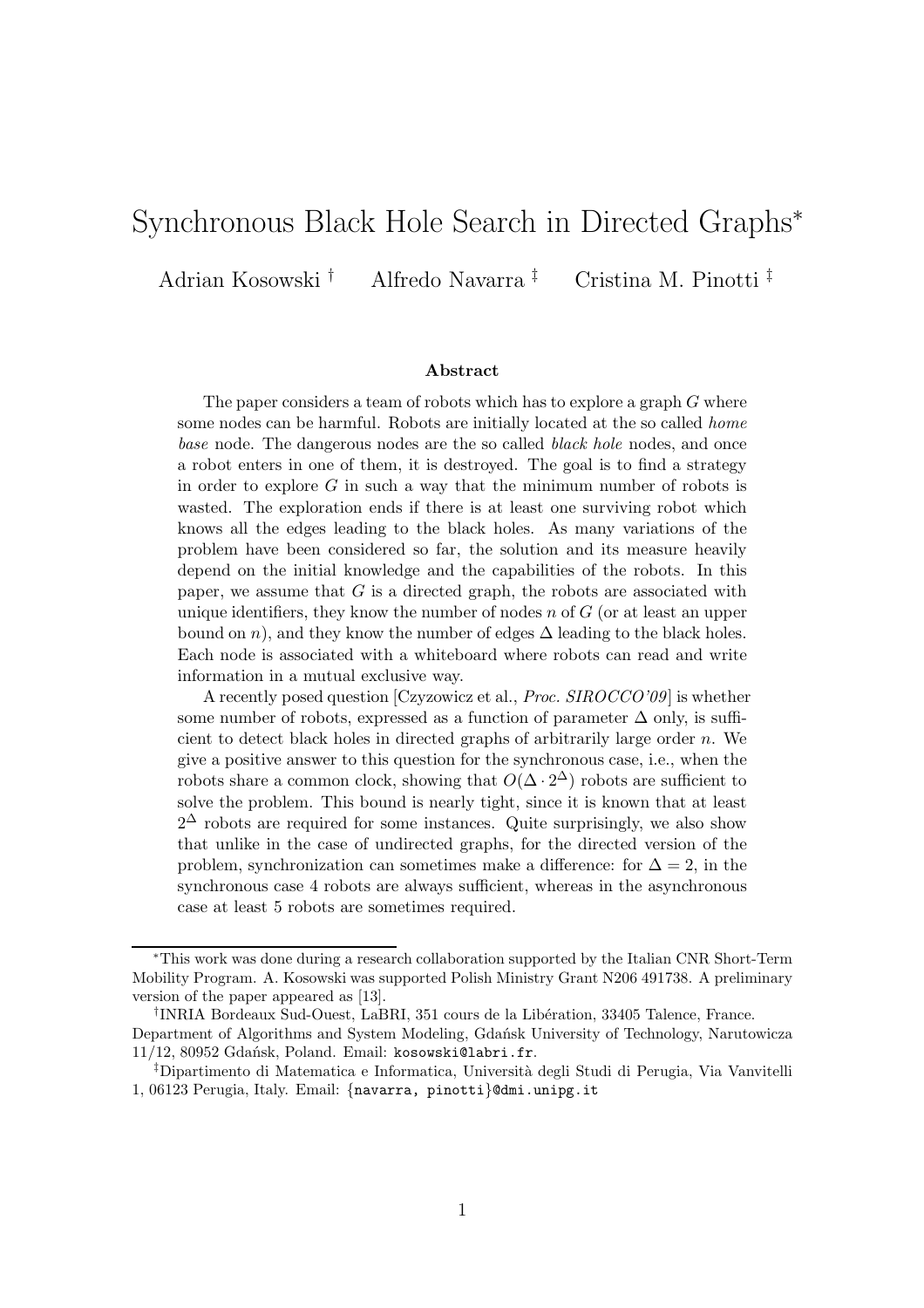# **1 Introduction**

The subject of exploring an unknown graph by means of mobile entities has been widely considered during the last years. The increasing interest to the problem comes from the variety of applications that it meets. In robotics, it might be very useful to let a robot or a team of robots exploring dangerous or impervious zones. In networking, software agents might automatically discover nodes of a network and perform updates and/or refuse their connections. In this paper we are interested in the exploration of a graph with faulty nodes, i.e. nodes that destroy any entering entity. Such nodes are called *black holes*, and the exploration of a graph in such kind of networks is usually referred as *black hole search*. In what follows, we refer to the mobile entities as robots. According to the assumed initial settings of the network, and the knowledge and the capabilities of the robots, many results have been provided. Pure exploration strategies, without dealing with black holes, have been widely addressed, see for instance [9, 12] and references therein. In this case, the requirement is usually to perform the exploration as fast as possible. When black holes are considered, along with the time (or equivalently the number of edge traversals) required for a full exploration, the main goal resides in minimizing the number of robots that may fall into some black hole. We will say that a team of robots *solves the black hole search problem* if, at the end of the exploration, all the edges which do not lead into a black hole are marked as safe edges, and at least one robot from the team survives.

### **1.1 Related work**

**Undirected graphs.** The literature dealing with black hole search problems mainly refer to undirected graphs. In this context, a further distinction is made between *synchronous* and *asynchronous* systems.

Concerning asynchronous systems, the most general results for undirected graphs can be found in [6] where the black hole search problem was considered in the presence of a single black hole without any limitation on the network topology. The authors showed that  $\Delta + 1$  robots are sufficient to complete the exploration and require  $\Theta(n^2)$  steps, with  $\Delta$  being the degree of the black hole, and n the size of the network.

In [7], the attention was devoted to rings. The authors showed that 2 robots are enough in order to detect one black hole and they provided an algorithm which requires  $O(n \log n)$  moves, where n is the dimension of the ring. This approach was generalized to arbitrary graphs in [6], where it is shown that with complete topological knowledge of the input graph, only two robots suffice and require  $\Theta(n \log n)$ steps to locate the black hole.

The variant in which the robot entering the node cannot learn the link by which it has arrived was studied in [10]. For this scenario, a bound of  $\frac{\Delta^2 + \Delta}{2} + 1$  on the number of required robots was established and shown to be tight for some instances of the problem.

Other restrictions have also been considered, like the knowledge of a map in [8] where the authors provided a strategy for locating one black hole by means of 2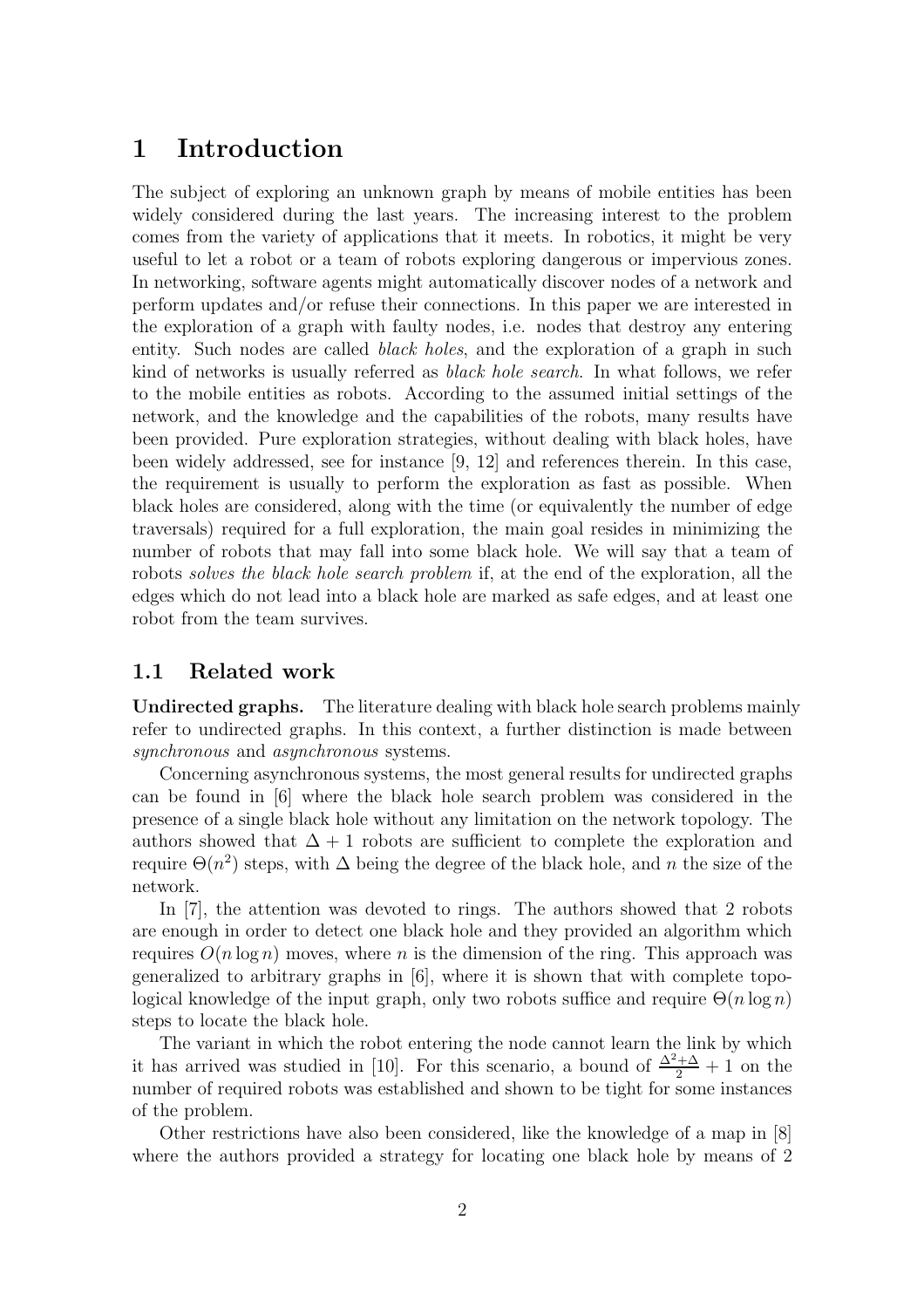robots in  $O(n+d \log d)$  moves, where n is the size of the network and d its diameter. In [5], one black hole is optimally located by 2 robots in  $O(n)$  moves in the case when the input graph has size  $n$  and its topology is among hypercubes, cube-connected cycles, star graphs, wrapped butterflies, chordal rings, multidimensional meshes or tori of restricted diameter. Time optimal algorithms for black hole search on ring networks have been recently provided in [1].

Concerning synchronous systems, in [3], the exploration subject was restricted to black holes in tree topologies. The authors showed that 2 robots are enough to perform the exploration when only one black hole exists. They provided a  $\frac{5}{3}$ approximation algorithm with respect to the required number of edge traversals. In [11], the authors assume that the map is known and then show that the problem of locating one black hole by means of 2 synchronous robots is not polynomial time approximable within any constant factor less than  $\frac{389}{388}$ , and provide a 6-approximation algorithm. A slightly different problem was considered in [2] where the network admits many black holes and if a robot gets destroyed into one, then such a black hole disappears but not the underlying node.

**Directed graphs.** The additional property of having directed edges can only increase the difficulty of the problem as a robot which has traversed an edge, cannot in general come back directly by reversing its move. The first results concerning directed graphs have been recently published in [4]. The authors considered a setting where robots are associated with unique identifiers (IDs), they know the number of nodes n of the input directed graph  $G = (V, A)$ , and they know the number  $\Delta$  of edges belonging to G leading to the black holes. If  $BH \subset V$  is the set of black holes in G, the induced subgraph  $G[V \setminus BH]$  is assumed to be strongly connected. Each node  $v \in V$  is associated with a so called *whiteboard* which is an available bounded memory (with size polynomial in  $n$ ) accessible in a mutually exclusive way by the robots located at node v. The obtained results show a general case lower bound on the number of robots required in order to accomplish the black hole search.

**Theorem 1.1** ([4]). In both the asynchronous and synchronous models,  $2^{\Delta}$  robots *are sometimes required to solve the directed black hole search problem, for all*  $\Delta > 1$ *.* 

Such a worst-case example is obtained, e.g., by considering a directed cycle on  $n-1$  vertices (including the homebase), and connecting  $\Delta$  of these nodes by outgoing links to a single black hole vertex. Using a combination-lock argument, by induction it was shown [4] that in this graph any team of less than  $2^{\Delta}$  robots may sometimes perish in the black hole, without any of the robots traversing the last link of the cycle which leads back to the home base.

In [4] it is also shown that  $2\Delta + 1$  robots are enough for solving the problem on planar graphs with the planar embedding known by the robots, and  $2\Delta$  robots are needed in the worst case.

#### **1.2 Our results**

In this paper, we extend the results on directed graphs by also separately considering the synchronous and the asynchronous cases, i.e. when the robots share or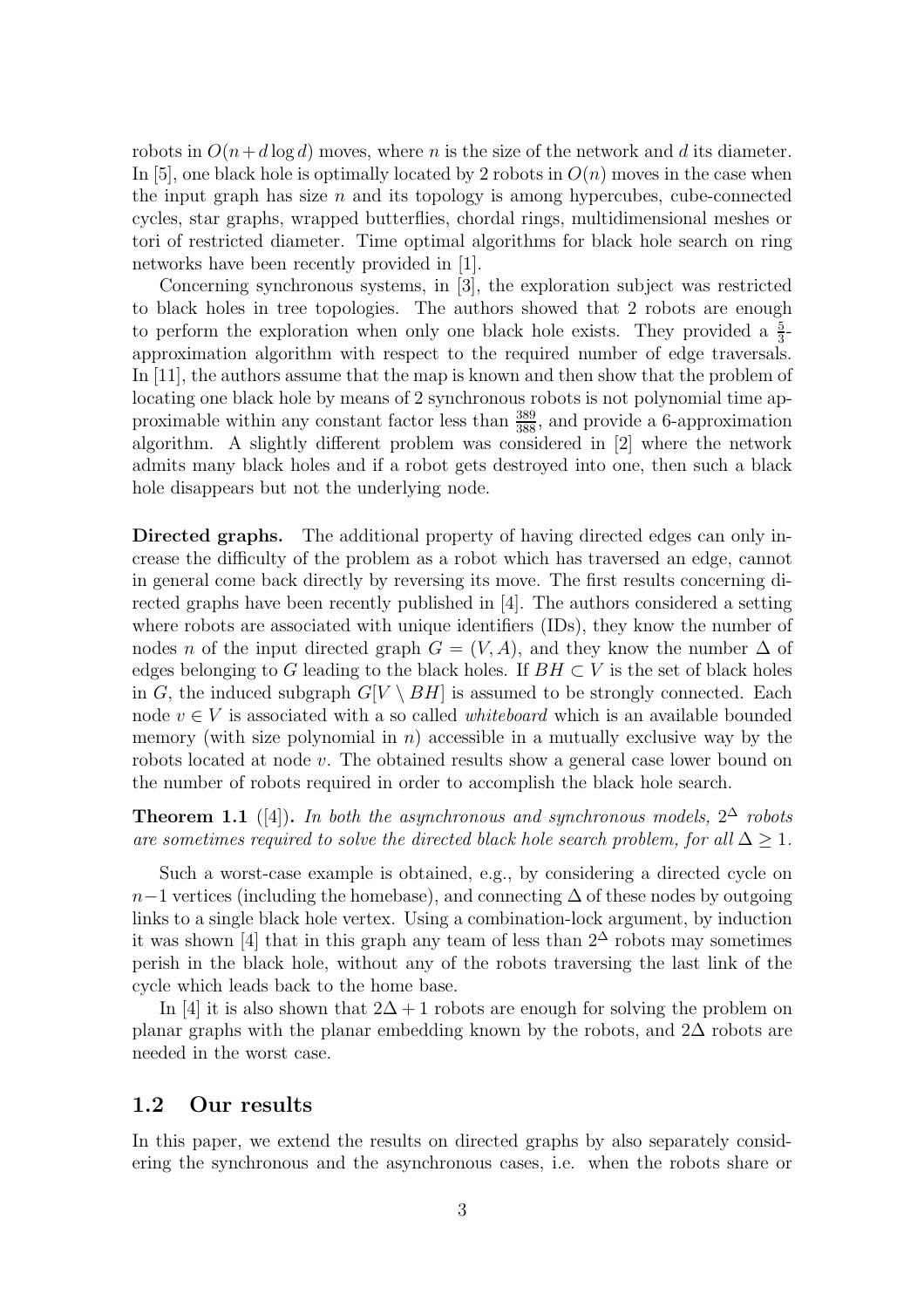not a common clock. Under the same settings of [4], for the synchronous case we provide a general strategy which requires  $O(\Delta \cdot 2^{\Delta})$  robots. This answers the main question posed in [4], i.e. whether some number of robots, expressed as a function of parameter  $\Delta$  only, is sufficient to detect black holes in directed graphs of arbitrarily large order *n*. We also provide a strategy for  $\Delta = 1$  and  $\Delta = 2$  which requires 2 and 4 robots, respectively. For the asynchronous case, we show that 2 robots are still sufficient when  $\Delta = 1$ , but for  $\Delta = 2$  at least 5 robots are sometimes required.

The paper is organized as follows. In Section 2 we recall the most important assumptions regarding the directed black hole search problem, and introduce some further notation. In Section 3 we state the main positive results of the paper for synchronous robots, proving that  $O(\Delta \cdot 2^{\Delta})$  robots suffice to explore any graph, and 4 robots suffice when  $\Delta = 2$ . The results for asynchronous robots for  $\Delta = 1$  and  $\Delta = 2$  are given in Section 4. Section 5 contains some concluding remarks.

# **2 The model**

We assume the same scenario as that introduced in [4]. The explored digraph  $G =$ (V, A) contains a distinguished node called the *home base* (hb) from which all the robots start the exploration, and a distinguished set of black holes  $BH \subseteq V \setminus \{hb\}.$ We remark that from the perspective of this work, setting the number of black holes equal to  $|BH| = 1$  does not affect any of the stated results. It is assumed that the induced subgraph  $G[V \setminus BH]$  is strongly connected. The set of arcs leading into some black hole,  $BA = A \cap ((V \setminus BH) \times BH)$ , is known as the set of *black hole arcs*. All robots know two parameters of the graph: its order  $n = |V|$ , and the total number of black hole arcs,  $\Delta = |BA|$ . We remark that this assumption of the model comes from [4]; the algorithm which we propose in Section 3 only makes use of these parameters to determine the number of released robots and the waiting time between two successive robots are released, and hence knowledge of an upper bound on n and  $\Delta$  is sufficient. A robot located at a node v has access to its own built-in memory, the whiteboard associated with the node, a global timer counting the steps of the algorithm, and a local labeling of the arcs leaving node  $v$  (called an assignment of port numbers), which can be used to select the next arc in the robot's traversal. Note that nodes do not have unique identifiers, although such identifiers can potentially be created by the robots exploring the graph.

For a node v of a directed (multi)graph  $H$ , the number of arcs entering v is denoted by indeg<sub>H</sub> $(v)$ , and the number of arcs exiting v is denoted by outdeg<sub>H</sub> $(v)$ .

### **3 Algorithm for the synchronous model**

In this section we propose a strategy for solving the directed black hole search problem using  $O(\Delta \cdot 2^{\Delta})$  synchronous robots. The robots are released from the home base *hb* one-by-one, at regular intervals of  $n<sup>4</sup>$  time steps. The strategy is formulated in such a way as to guarantee that within  $n^4$  steps, i.e., before the next robot is released, the currently active robot is destroyed in some black hole.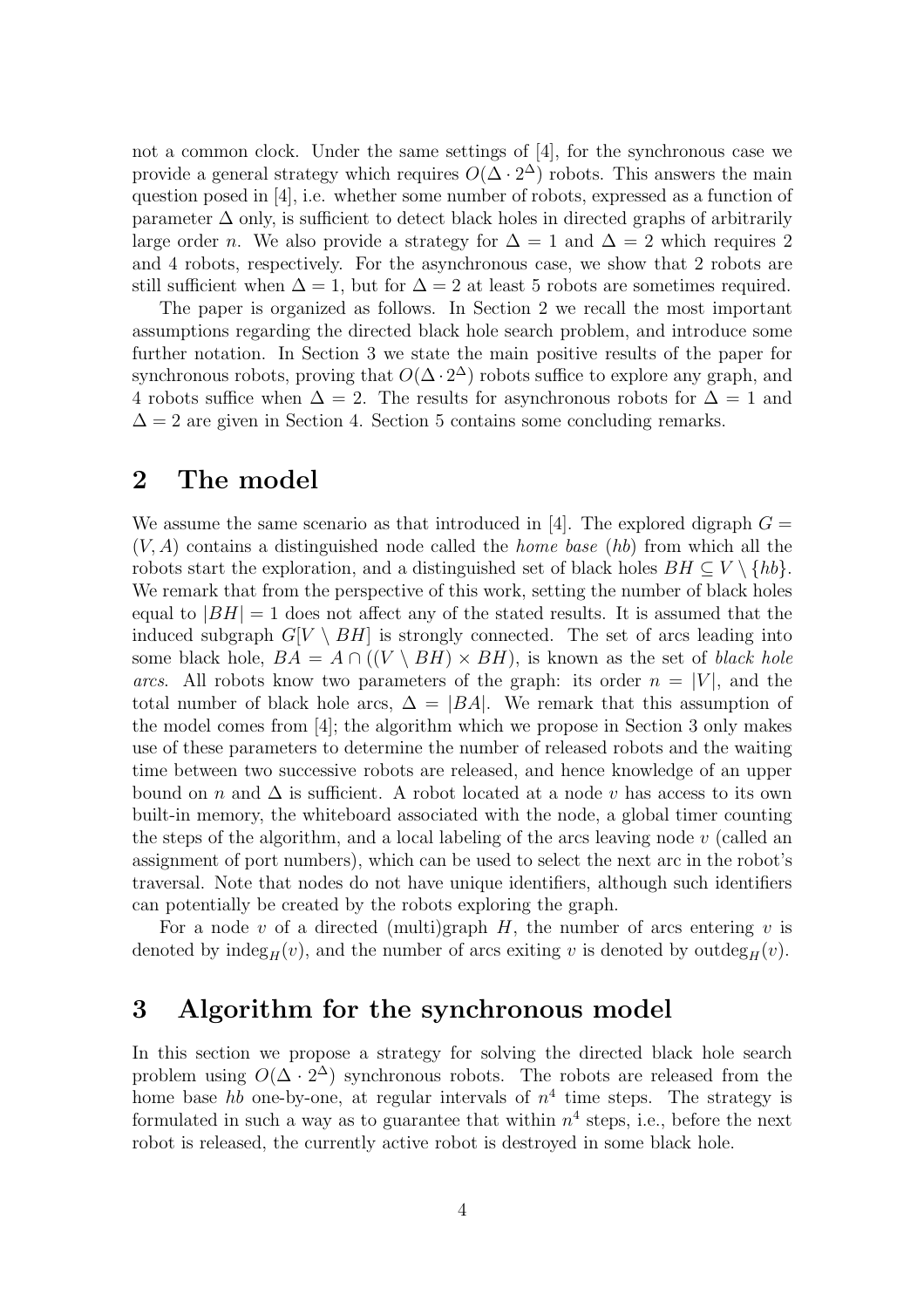Throughout the algorithm, each node v maintains a label  $f(v)$  stored in its whiteboard. Let the subgraph  $H_{f(v)}$  of G consist of all nodes  $u \in V \setminus BH$  having  $f(u) = f(v)$ , and all arcs  $(u_1, u_2) \in A$  such that  $f(u_1) = f(u_2) = f(v)$  and  $(u_1, u_2)$ has been visited by at least one robot. The procedure is defined in such a way that initially  $f(v)$  is unique for all visited nodes (the definition of  $f(v)$  for unvisited nodes is irrelevant), whereas throughout the computation each of the graphs  $H_{f(v)}$  remains strongly connected. Moreover, for each node v, the structure of the graph  $H_{f(v)}$  and its embedding in the ports of G is encoded on the whiteboard of  $v$ .

The procedure is divided into  $\Delta$  phases. The p-th phase,  $1 \leq p \leq \Delta$  consists of  $(\Delta + 2) \cdot S_p$  robot releases, where  $S_p = [2^{\Delta} \cdot (\sqrt{3}/2)^{p-1}]$ . The phase is divided into the following three parts, involving robots with essentially different behavior:

- First part: S<sup>p</sup> *searching robots* are released.
- Second part: in each of  $\Delta$  iterations,  $S_p$  *cycle detection robots* are released, following along a slight modification of the paths used by the searching robots from the first part of the phase.
- Third part:  $S_p$  *cycle contraction robots* are released.

After the  $\Delta$  phases have been completed, all non-blackhole nodes belong to the same strongly connected component  $H_{f(hb)}$ , which is encoded on the whiteboards of all these nodes, thus describing all the safe links of the graph. The procedures followed by the searching, cycle detection, and cycle contraction robots are discussed in detail below.

**Procedure for the first part of the phase.** The procedure for each searching robot r is defined as follows. Directly before and directly after traversing an arc, the robot writes this information on the whiteboards of the starting node and of the end node of the arc, respectively, together with its unique ID and the number of the move in the robot's move sequence. The robot proceeds to make its next move as follows:

- 1. Let the robot be located at an arbitrary node of some graph  $H_i$ . Then, the robot explores all nodes of  $H_i$ , identifying all arcs of G which leave or enter these nodes and do not belong to  $H_i$ . If there exists an outgoing arc  $(u_1, v_1)$ which was used by some robot  $r'$  at time  $t_1$ , and an incoming arc  $(v_2, u_2)$ which was used by the same robot  $r'$  at some later time  $t_2$ , where  $u_1, u_2 \in$  $V(H_i)$  and  $v_1, v_2 \notin V(H_i)$ , then robot r proceeds to extend component  $H_i$ by including in it all the nodes on the route  $(v_1, \ldots, v_2)$  used by the robot r' between times  $t_1$  and  $t_2$ . (Robot  $r'$  was either a previously released robot, or  $r' = r$ .) More precisely, robot r visits all the nodes of all the graphs  $H_{f(v)}$ , with  $v \in (v_1, \ldots, v_2)$ , setting their labels to  $f(v) := i$ , and updating the stored graphs  $H_{f(v)}$  accordingly.
- 2. When the extension from Step 1 can no longer be applied, the robot performs the next move as follows.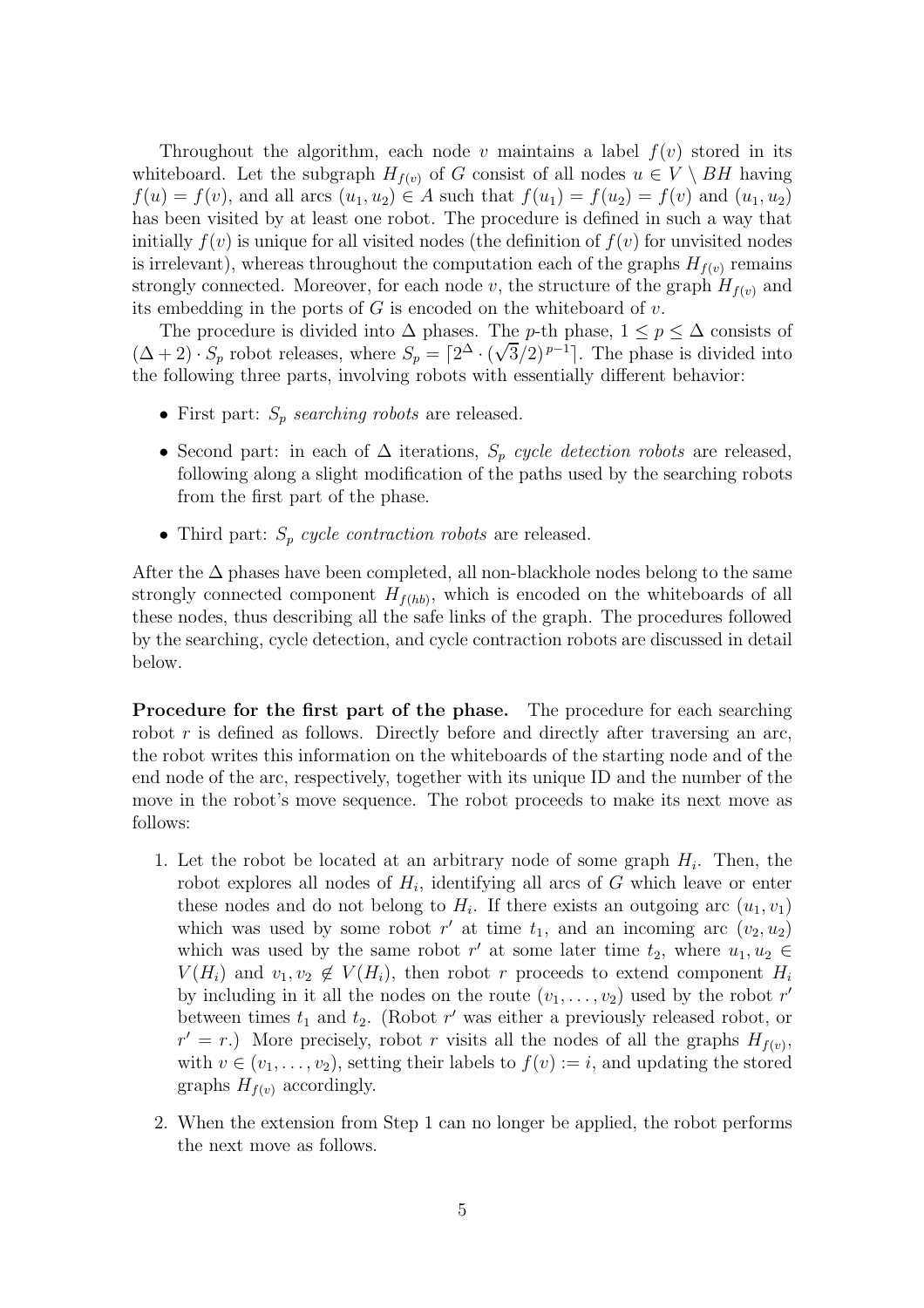- If there exists an arc leaving  $H_i$  which has never been visited by any robot, then the robot proceeds along this arc.
- Otherwise, the robot proceeds along the arc leaving  $H_i$  which has not been used by any robot for the longest time.

Note that the actions performed in Step 1 will never lead the robot into a black hole, and do not lead it out of the current explored strongly connected component, whereas either of the actions performed in Step 2 can potentially destroy the robot or lead it into a node which does not belong to component  $H_i$ .

The number of steps performed by a searching robot can be upper-bounded by  $n<sup>4</sup>$ . Indeed, the graph has less than  $n<sup>2</sup>$  arcs, and the discovery of each new arc by an agent may require a complete exploration of the current strongly connected component  $H_i$ , which can be performed in at most  $n^2/2$  steps.

**Procedure for the second and third parts of the phase.** To avoid confusion, we will write  $f^{(2)}$  and  $H_i^{(2)}$ <sup>(2)</sup> to denote the value of labels f and graphs  $H_i$  throughout the second part of the phase (the cycle detection robots do not update the labels), and likewise  $f^{(3)}$  and  $H_i^{(3)}$  $i^{(5)}$  to denote these labels and graphs at the end of the whole phase (after releasing all the cycle contraction robots).

Looking at the labels  $f^{(2)}$  and graphs  $H^{(2)}$ , which are defined at the time of the destruction of the last searching robot, observe that each searching robot  $r$  can be seen as performing a traversal of some sequence of graphs  $(H_f^{(2)})$  $f_1^{(2)}, \ldots, H_{f_k}^{(2)}$ , where a graph  $H_{f_i}^{(2)}$  $f_i^{(2)}$  appears in the sequence if at least one of its nodes has been visited by robot r. This implies a natural precedence relation  $(\prec)$  between graphs  $H_{f_i}^{(2)}$  $_{f_i}$ and  $H_{f_i}^{(2)}$  $f_j^{(2)}$ , that is, we will write  $H_{f_i}^{(2)} \prec H_{f_j}^{(2)}$  $f_j^{(2)}$  if for some searching robot r, graph  $H_{f_i}^{(2)}$  $f_i^{(2)}$  appears before graph  $H_{f_j}^{(2)}$  $f_j^{(2)}$  in the robot's sequence of visits; see Figure 1 for an illustration.

Relation  $\prec$  does not have to be acyclic. The goal of the cycle detection robots is to detect cycles of length at most  $\Delta$  in the graph of relation  $\prec$ . To do this, we release the robots in such a way that after the *l*-th of the  $\Delta$  iterations in this phase, each node of graph  $H_{f_i}^{(2)}$  $f_j^{(2)}$  stores a list of all  $f_i$  such that  $H_{f_i}^{(2)} \prec^l H_{f_j}^{(2)}$  $f_j^{(2)}$ , where  $(\prec^l)$  is the l-th power of relation ( $\prec$ ). With each graph  $H_{f_i}^{(2)}$  $f_i^{(2)}$ , we associate a precedence set  $P_{f_i}$ whose copies are stored in the whiteboards of all of the nodes of  $H_t^{(2)}$  $f_i^{(2)}$ , and initially  $P_{f_i} = \emptyset$ . In the *l*-th iteration, for each searching robot r, exactly one cycle detection robot  $r'$  will retrace the route of r. Robot  $r'$  is defined so as to visit all nodes of all graphs in the same order  $(H_f^{(2)})$  $f_1^{(2)}, \ldots, H_{f_k}^{(2)}$  as robot r, with transitions between adjacent graphs  $H_{f_i}^{(2)}$  $f_i^{(2)}$  performed using the same arcs as those visited by robot r (this can be achieved since robot  $r$  may be assumed to store the information about its next move on the whiteboards of the nodes it is passing through). Additionally, for each  $H_{f_i}^{(2)}$  $f_j^{(2)}$ , robot r' now appends to the contents of set  $P_{f_j}$  the contents of all sets  $P_{f_i}$ , for all  $i < j$ , and also adds to  $P_{f_j}$  the element  $f_i$ , for all  $i < j$ ; all the copies of set  $P_{f_j}$  stored in the nodes of  $H_{f_i}^{(2)}$  $f_j^{(2)}$  are updated accordingly. Clearly, we have  $H_{f_i}^{(2)} \prec^l H_{f_j}^{(2)}$  $f_j^{(2)}$  if and only if  $f_i \in P_{f_j}$ . For easier manipulation of data in the next part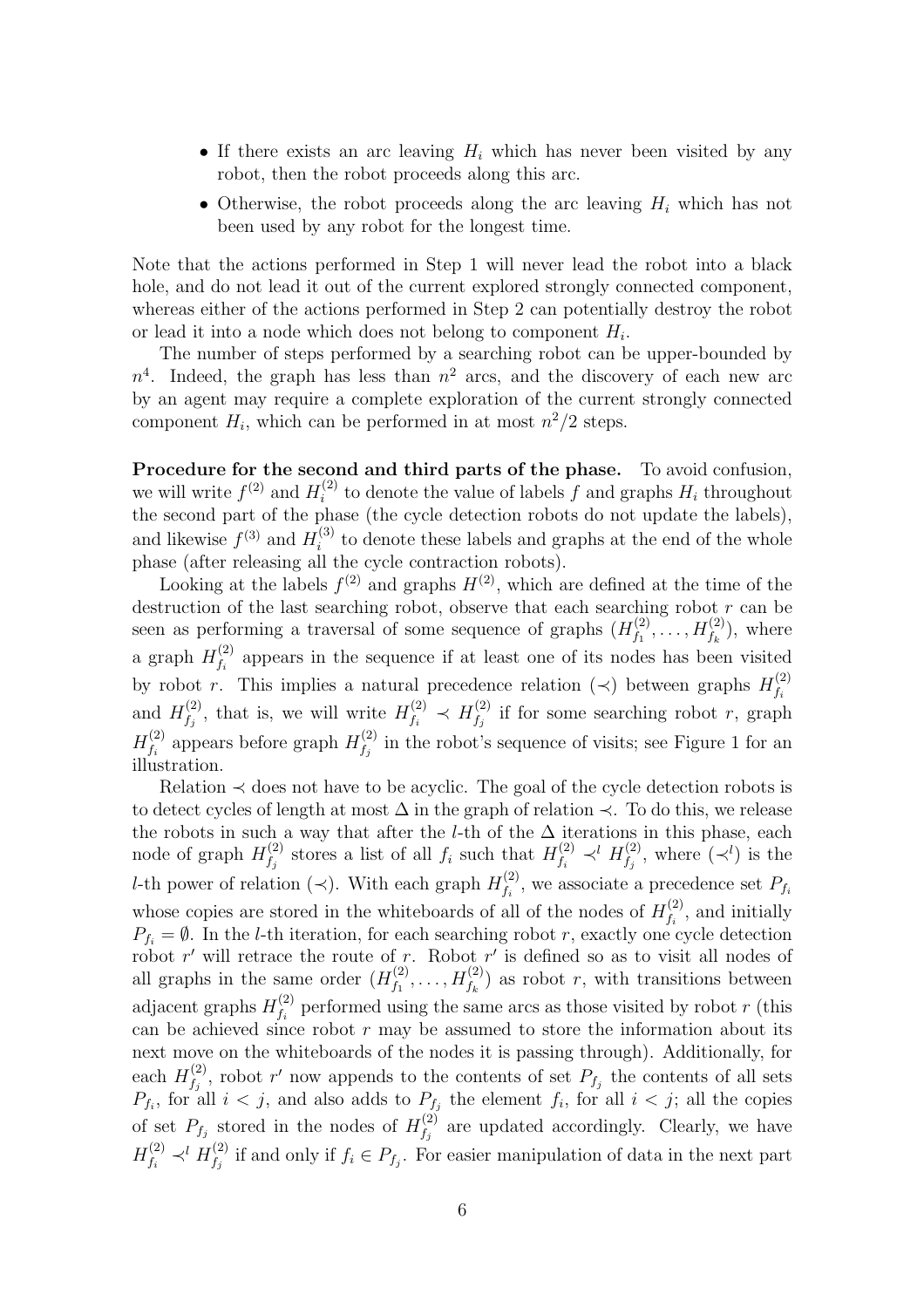

Figure 1: (a) A schematic representation of the paths followed by three consecutive searching robots  $r_1$ ,  $r_2$ ,  $r_3$ . The strongly connected components  $H_\alpha$ ,  $H_\beta$ ,  $H_\gamma$  associated with respective black hole arcs are assumed to remain unchanged during the phase. (b) The corresponding graph of the precedence relation ( $\prec$ ) on  $H_{\alpha}$ ,  $H_{\beta}$ ,  $H_{\gamma}$ .

of the phase, the precedence sets should store additional information about the ID of the searching robots  $r$  inducing the respective precedence relations.

Finally, the goal of the cycle contraction robots is to contract into a single connected component all graphs  $H_t^{(2)}$  $f_i^{(2)}$  forming cycles of length at most  $\Delta$  in the precedence graph induced by relation  $(\prec)$ . The cycle contraction once again retraces the route of corresponding searching robots from r. Upon detecting a cycle of length at most  $\Delta$  in the precedence relation, i.e.,  $f_i \in P_{f_i}$  for some graph  $H_{f_i}^{(2)}$  $f_i^{(2)}$ , they follow the arcs of the directed cycle of  $G$  which induces this relation (the identifiers of these arcs should be stored in set  $P_{f_i}$  as auxiliary information). For all the nodes v of all the graphs  $H_{f_i}^{(2)}$  $f_j^{(2)}$  encountered in this cycle, the robots then update their labels, setting the new value  $f^{(3)}(v) = f_i$  and constructing the new contracted component  $H_{f_i}^{(3)}$  $f_i$ accordingly. These labels and components are then used by the searching robots in the next phase of the algorithm.

We remark that in all three phases of the algorithm, the number of steps performed by a robot before it is destroyed in a black hole or it returns to the home base, can be upper-bounded by  $n<sup>4</sup>$  steps, hence the release times of successive robots can be scheduled in intervals of  $n<sup>4</sup>$  steps.

**Theorem 3.1.** *The proposed strategy solves the directed black hole search problem using*  $O(\Delta \cdot 2^{\Delta})$  *synchronous robots.* 

**Proof.** The number of robots used by the algorithm can indeed be bounded as follows:  $\sum_{p=1}^{\Delta} (\Delta + 2) S_p = (\Delta + 2) \sum_{p=1}^{\Delta} [2^{\Delta} \cdot (\sqrt{3}/2)^{p-1}] \in O(\Delta \cdot 2^{\Delta})$ . We now show that our strategy solves all instances of the black hole search problem.

Let  $\{v_1, \ldots, v_D\}$ , where  $D \leq \Delta$ , be the set of vertices from which it is possible to exit by a black hole arc. At any given time step, consider the set of labels  ${f(v_1), \ldots, f(v_D)} = {f_1, f_2, \ldots, f_d}$ , with  $1 \le d \le D$ , and let  $\delta_i$  denote the number of black hole arcs exiting from nodes of  $H_{f_i}$ , with  $\sum_{1 \leq i \leq d} \delta_i = \Delta$ . As in the case of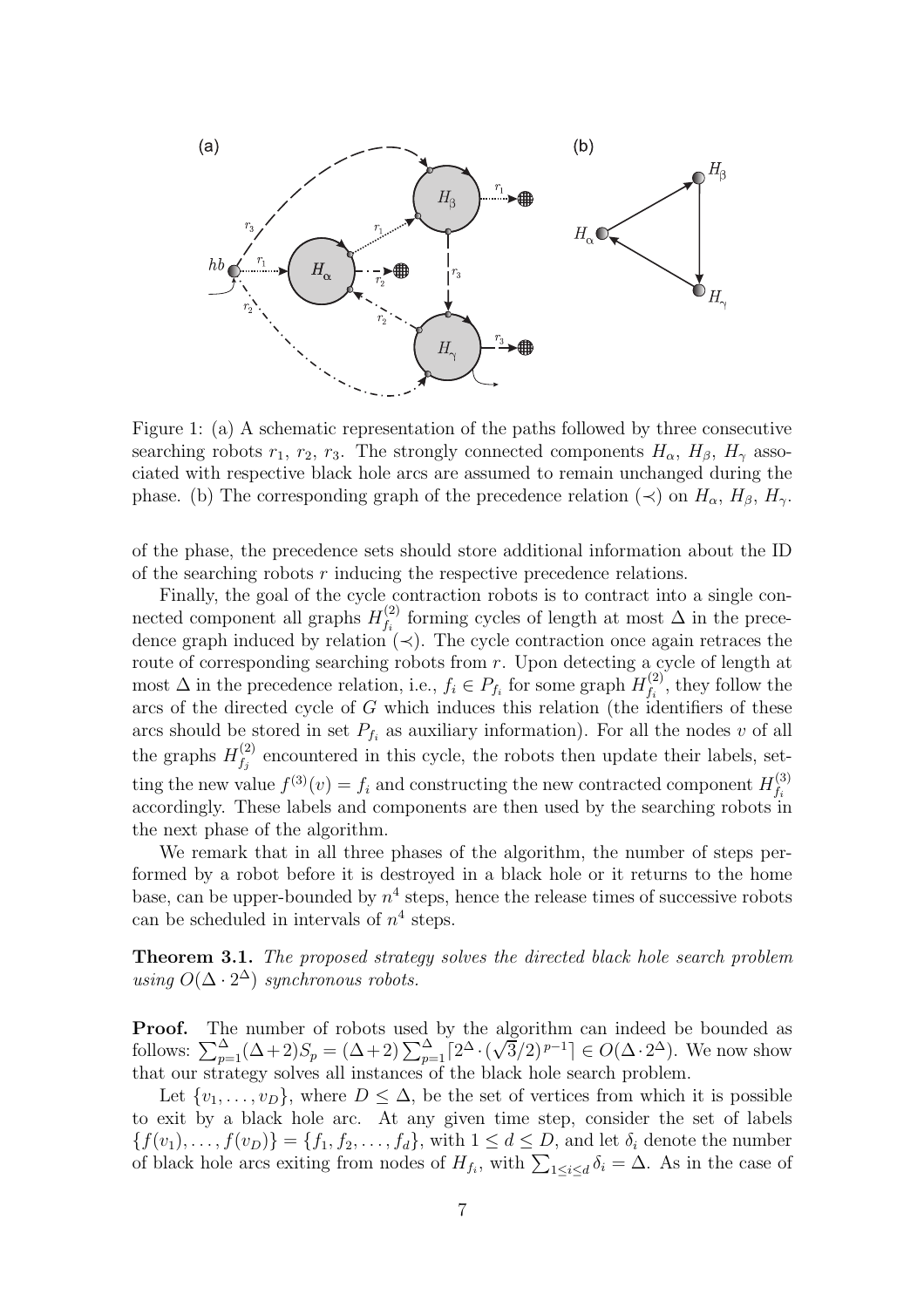the other parameters, we will use the notation  $d^{(2)}$ ,  $d^{(3)}$ ,  $f_i^{(2)}$  $f_i^{(2)},\,f_i^{(3)}$  $\delta_i^{(3)}$ , and  $\delta_i^{(2)}$  $\delta_i^{(2)}, \ \delta_i^{(3)}$  $i^{(5)}$  to denote the respective values during the second part and at the end of the third part of the phase.

First, we will prove by induction that at the end of the p-th phase,  $1 \leq p < \Delta$ , we have  $d^{(3)} \leq \Delta - p$ . The claim is clearly true for  $p = 0$ ; we will show that in each subsequent phase, either the black hole search problem has already been successfully solved (i.e.,  $d^{(2)} = 1$  and  $H_{f_1}^{(2)} = G[V \setminus BH]$ ), or the value of  $d^{(3)}$ decreases by at least 1 (i.e., some two components  $H_{f_i}$  and  $H_{f_j}$  are contracted into each other during the phase). Consider for a moment the situation during the second part of the phase, and define the directed multigraph  $(\mathcal{H}, R)$ , where the set of nodes is  $\mathcal{H} = \{s, H_{f_1}^{(2)}, H_{f_2}^{(2)}, \dots, H_{f_d}^{(2)}\}$ , with s being a special source node, while arcs are defined as follows. For each searching robot r released in the current phase, we add one arc from node  $H_{f_i}^{(2)}$  $\frac{f^{(2)}}{f_i}$  to  $H_{f_j}^{(2)}$  $f_j^{(2)}$  if and only if robot r visited at least one node of  $H_{f_i}^{(2)}$  $_{f_i}$ before visiting a node of  $H_{f_i}^{(2)}$  $f_j^{(2)}$ , and did not visit any node of any other graph from  $\mathcal{H} \setminus \{H^{(2)}_{f_i}$  $f_{f_i}^{(2)}, H_{f_j}^{(2)}$  in between these two visits. For each robot r, we also add an arc from the special source node s to the first of the graphs  $H_t^{(2)}$  $f_i^{(2)}$  visited by the robots, containing the homebase hb. Note that  $\text{indeg}_{(\mathcal{H},R)}(s) = 0$ , and  $\text{outdeg}_{(\mathcal{H},R)}(s) = S_p$ . We consider the following cases.

(a) Multigraph  $(H, R)$  contains a directed cycle. Then, since the relation R restricted to nodes from  $\mathcal{H} \setminus \{s\}$  is a sub-relation of precedence relation  $(\prec)$ , and  $|F| \leq \Delta$ , the graph of relation  $\langle \prec \rangle$  also contains a cycle of length at most  $\Delta$  on the connected components from  $H$ . Since all such components are contracted into one in the cycle contraction phase, we immediately obtain that the value of  $d^{(3)}$  is smaller than that of  $d^{(2)}$  for the current phase, hence  $d^{(3)}$  decreases with respect to the previous phase.

(b) Multigraph  $(\mathcal{H}, R)$  is acyclic, and no contractions are performed  $(d^{(2)} = d^{(3)})$ ; we can then extend R to a linear order, simply writing  $f_1 < f_2 < \ldots < f_d$ ; each searching robot of the current phase visits some subsequence of graphs  $H_t^{(2)}$  $\int_{f_i}^{(2)}$  in ascending orders of labels. For each  $f_i$ , consider the set of black hole arcs exiting the component  $H_{f_i}^{(2)}$  $f_i^{(2)}$ . If at the start of the current phase some of these arcs exited different strongly connected components  $H_a$ ,  $H_b$  (which were contracted into one by some searching robot), then the inductive claim holds, since for the current phase the value of  $d^{(2)}$  is less than that of  $d^{(3)}$  at the end of the previous phase. Thus, w.l.o.g. we can assume that  $H_{f_i}^{(2)}$  $f_i^{(2)}$  is obtained from some component  $H_{f_i}$ , which is perhaps enlarged by searching robots, but has the same set of exiting black hole arcs as  $H_{f_i}^{(2)}$  $f_i^{(2)}$ , throughout the phase. With this assumption, we now proceed to show the following auxiliary lemma.

**Lemma 3.1.** If multigraph  $(H, R)$  is acyclic, then we either have  $d = 1$  and  $H_{f_1}^{(2)} =$  $G[V \setminus BH]$ , or for all  $i, 1 \leq i \leq d^{(2)}$ , the following condition holds:

$$
\operatorname{outdeg}_{(\mathcal{H},R)} H_{f_i}^{(2)} \ge \left\lfloor \frac{\operatorname{indeg}_{(\mathcal{H},R)} H_{f_i}^{(2)}}{\delta_i + 1} \right\rfloor.
$$

*Proof of lemma.* Let i be arbitrarily chosen, and consider an arbitrary sequence of  $\delta_i + 1$  searching robots  $r_1, \ldots, r_{\delta_i+1}$  which consecutively went through  $H_{f_i}^{(2)}$  $f_i^{(2)}$ , ordered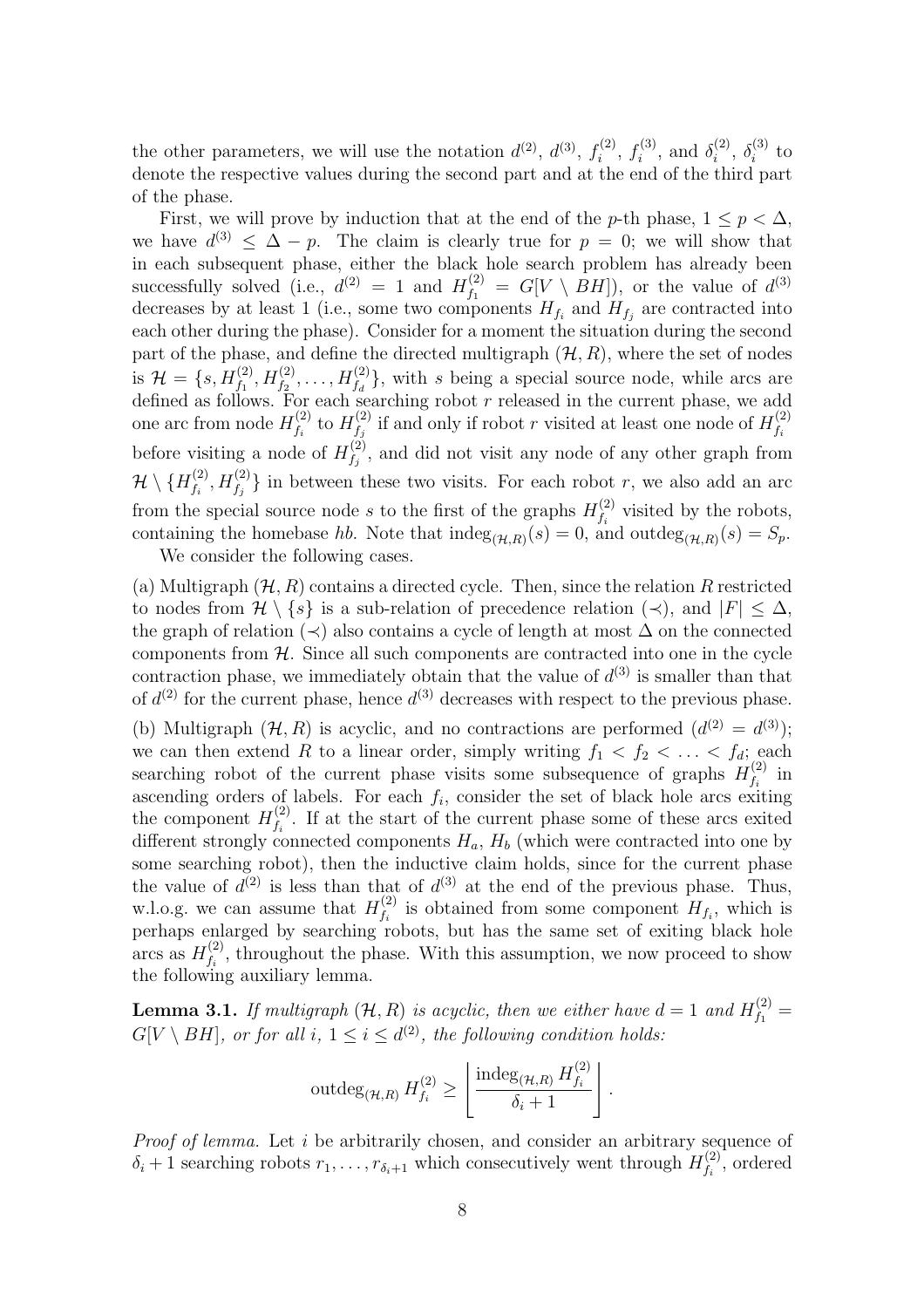by increasing release times. We will show that at least one of the robots did not use a black hole arc to leave  $H_t^{(2)}$ <sup>(2)</sup>. Let  $H_{f_i}(r_j)$  denote component  $H_{f_i}$  directly after the destruction of robot  $r_j$ ; recall that we have  $H_{f_i}(r_1) \subseteq H_{f_i}(r_2) \subseteq \ldots \subseteq$  $H_{f_i}(r_{\delta_i+1}) \subseteq H_{f_i}^{(2)}$  $f_i^{(2)}$ , and each  $H_{f_i}(r_j)$  has the same set of black hole arcs as  $H_{f_i}^{(2)}$  $\frac{(2)}{f_i}$ . Suppose now, to the contrary, that each of the robots  $r_j$  left  $H_{f_i}^{(2)}$  $f_i^{(2)}$  by a black hole arc; this means that each of these robots also left  $H_{f_i}(r_j)$  by a black hole arc; moreover, since preference is given to arcs which were not used for a longer time, each of the robots  $r_1, \ldots, r_{\delta_i}$  will be destroyed by a different black hole arc. Consider now the robot  $r_{\delta_i+1}$ . By the strong connectivity property of graph  $G[V \setminus BH]$ , unless  $H_{f_i}(r_{\delta_i+1}) = G[V \setminus BH]$ , there exists at least one arc e outgoing from  $H_{f_i}(r_{\delta_i+1})$  which is not a black hole arc. This arc could not have been visited by any robot  $r$  released between  $r_1$  (inclusive) and  $r_{\delta_i+1}$  (exclusive). Indeed, r never returns to component  $H_{f_i}(r_{\delta_i+1})$  after leaving it by arc e (since otherwise arc e would have been included into  $H_{f_i}(r_{\delta_i+1})$  by robot  $r_{\delta_i+1}$ ), and since we have  $r \in \{r_1, \ldots, r_{\delta_i}\}$  (because r visits  $H_{f_i}(r_{\delta_i+1}) \subseteq H_{f_i}^{(2)}$  $f_i^{(2)}$ , one of the robots  $\{r_1, \ldots, r_{\delta_i}\}\$  would have not been destroyed by any black hole arc leading out of  $H_{f_i}(r_{\delta_i+1})$ , a contradiction. Hence, robot  $r_{\delta_i+1}$ finally leaves component  $H_{f_i}(r_{\delta_i+1})$  by an arc which is not a black hole arc, so it must contribute to the out-degree of node  $H_f^{(2)}$  $f_i^{(2)}$  in multigraph  $(\mathcal{H}, R)$ . Since the sequence of  $\delta_i + 1$  consecutive robots going through  $H_{f_i}^{(2)}$  $f_i^{(2)}$  was arbitrarily chosen, the claim follows directly.  $\Box$ 

Now, we make a simple structural claim which relies only on properties of directed acyclic multigraphs.

**Lemma 3.2.** Let M be any directed acyclic multigraph having set of nodes  $\{s, v_1, \ldots, v_n\}$  $\{v_2, \ldots, v_d\}$ , such that  $\text{indeg}(s) = 0$ , and for all  $v_i$ ,  $1 \leq i \leq d$ , we have: outdeg<sub>M</sub>( $v_i$ )  $\geq \left\lfloor \frac{\text{indeg}_M(v_i)}{\delta_i+1} \right\rfloor$ *. Then:* outdeg<sub>M</sub>(s)  $\lt \prod_{i=1}^d (\delta_i+1)$ *.* 

*Proof of lemma.* Without loss of generality, we may assume that  $(s, v_1, v_2, \ldots, v_d)$ is a valid linear ordering of the vertices of M obtained by topological sorting of the vertices. Let  $m_i$ ,  $1 \leq i \leq d$ , be the cardinality of the set of arcs of M having their starting point in a vertex from the set  $\{s, v_1, \ldots, v_{i-1}\}$  and their endpoint in the set  $\{v_i, \ldots, v_d\}$ . We also put  $m_{d+1} = 0$ . Observe that by assumption  $\text{indeg}_M(v_i) \le$  $(\delta_i + 1)$  outdeg<sub>M</sub> $(v_i) + \delta_i$ , and for all  $i, 1 \leq i \leq d$ , we have  $m_{i+1} \geq \text{outdeg}_M(v_i)$ . Hence:

$$
m_i = m_{i+1} + \text{indeg}_M(v_i) - \text{outdeg}_M(v_i) \le
$$
  
\n
$$
\le m_{i+1} + (\delta_i + 1) \text{outdeg}_M(v_i) + \delta_i - \text{outdeg}_M(v_i) =
$$
  
\n
$$
= m_{i+1} + \delta_i(\text{outdeg}_M(v_i) + 1) \le m_{i+1} + \delta_i(m_{i+1} + 1) = (\delta_i + 1)(m_{i+1} + 1) - 1.
$$

From the above inequalities, we obtain by induction starting from  $i = d$  the relation  $m_i \le \prod_{j=i}^d (\delta_j + 1) - 1$ . Hence, outdeg<sub>M</sub>(s) =  $m_1 < \prod_{j=1}^d (\delta_j + 1)$ .  $\Box$ 

**Lemma 3.3.** *Let*  $\delta_1, \ldots, \delta_d$  *be positive integers such that*  $\sum_{i=1}^d \delta_i = \Delta$ *. Then*  $\prod_{i=1}^{d} (\delta_i + 1) \leq 2^{\Delta} \cdot (\sqrt{3}/2)^{\Delta - d}.$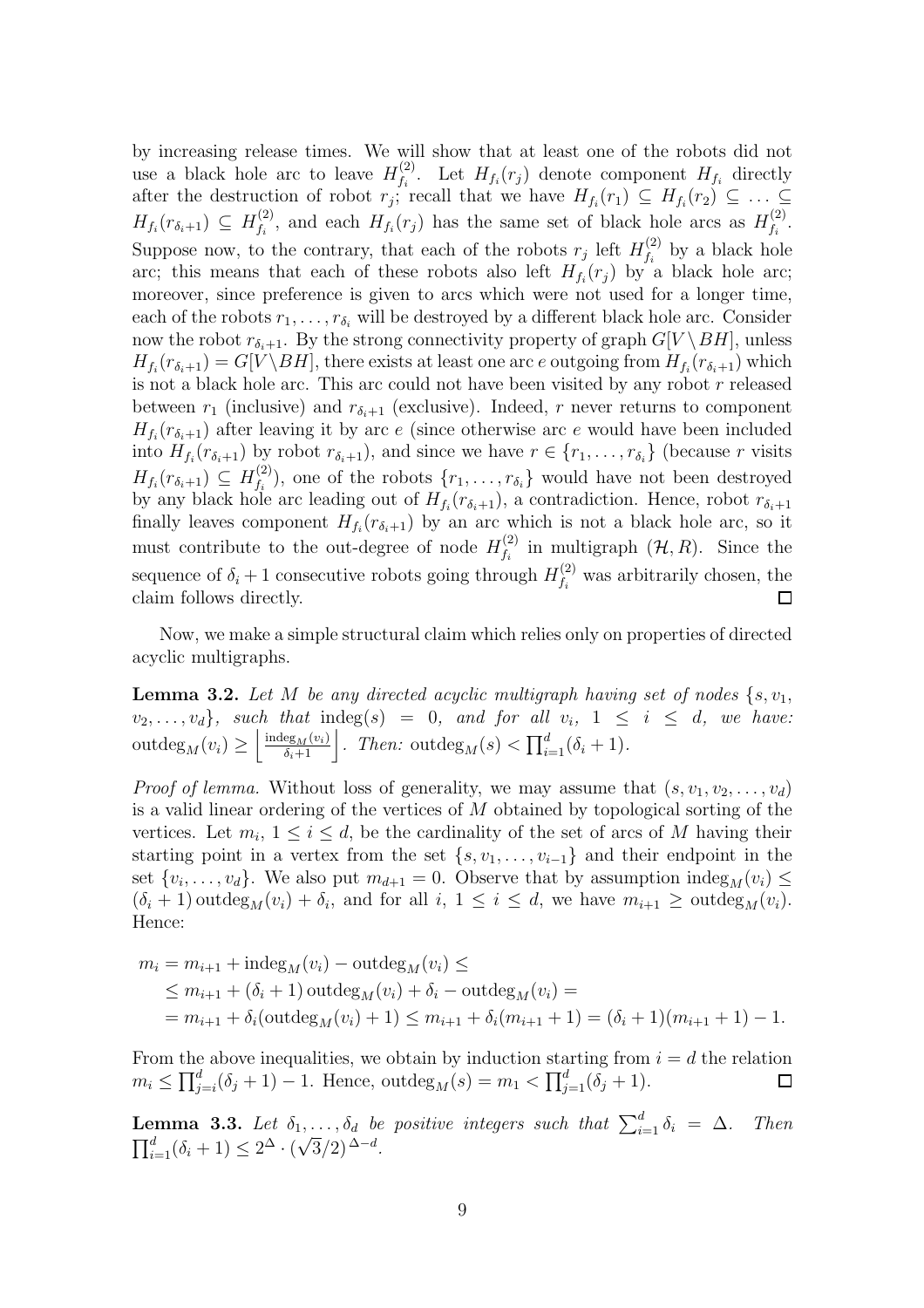*Proof of lemma.* We will show a more general claim, namely, that for any sequence  $\delta_1, \ldots, \delta_t$  of positive integers containing at most d elements equal to 1 and such that  $\sum_{i=1}^{t} \delta_i = \Delta$ , we have  $\prod_{i=1}^{t} (\delta_i + 1) \leq 2^{\Delta} \cdot (\sqrt{3}/2)^{\Delta - d}$ . Assume w.l.o.g. that  $\delta_1 \leq \ldots \leq \delta_t$ . First, we consider the case when  $\delta_i \in \{1,2\}$  for all  $1 \leq i \leq t$ , that is, for some  $c \leq d$ ,  $\delta_1 = \ldots = \delta_c = 1$  and  $\delta_{c+1} = \ldots = \delta_t = 2$ . Then,  $\prod_{i=1}^{t}(\delta_i + 1) = 2^c \cdot 3^{(\Delta - c)/2} = \sqrt{3}^{\Delta} (2/\sqrt{3})^c \leq \sqrt{3}^{\Delta} (2/\sqrt{3})^d = 2^{\Delta} \cdot (\sqrt{3}/2)^{\Delta - d}$ , and the claim holds. Analogously we show that the claim holds when  $\delta_i \in \{1,2\}$  for all  $1 \leq i \leq t-1$  and  $\delta_t = 3$ . Finally, for any sequence  $\delta_1, \ldots, \delta_t$  which does not belong to one of the two considered classes it is immediate to construct a sequence  $\delta'_1, \ldots, \delta'_{t'}$  containing the same number of elements equal to 1, having the same sum, and such that  $\prod_{i=1}^{t}(\delta_i+1) \leq \prod_{i=1}^{t'}(\delta_i'+1)$ . Indeed, if the sequence  $\delta_1, \ldots, \delta_t$ contains an element  $\delta_i > 3$  then we can replace this element by some number of elements  $\delta'_{i_1}, \ldots, \delta'_{i_k} \in \{2,3\}$  such that  $\delta'_{i_1} + \ldots + \delta'_{i_k} = \delta_i$ , without affecting the sum and the number of ones in the sequence, and increasing the considered product. Moreover, if the sequence  $\delta_1, \ldots, \delta_t$  contains some two elements  $\delta_{i_1} = \delta_{i_2} = 3$ , then we similarly replace them by three elements  $\delta'_{i_1} = \delta'_{i_2} = \delta'_{i_3} = 2$ , retaining all the desired properties. This completes the proof of the lemma.  $\Box$ 

Now, recall that the number of searching robots released in the current  $p$ -th phase is chosen as  $S_p = [2^{\Delta} \cdot (\sqrt{3}/2)^{p-1}]$ . Since by the inductive claim from phase  $p-1$ , we have that  $d \leq \Delta - p + 1$ , we obtain from the preceding lemma: outdeg<sub>( $H, R$ )</sub> $(s)$  =  $S_p \geq 2^{\Delta} \cdot (\sqrt{3}/2)^{\Delta-d} \geq \prod_{i=1}^d (\delta_i + 1)$ . This means that the claim of Lemma 3.2 does  $\left| \frac{\text{indeg}_{(\mathcal{H},R)} H_{f_i}^{(2)}}{\delta_i + 1} \right|$  is violated for not hold, and so the assumption outdeg<sub>(H,R)</sub>  $H_{f_i}^{(2)} \geq$ some component  $H_{f_i}^{(2)}$  $f_i^{(2)}$ . From Lemma 3.1 we thus immediately conclude that  $d=1$ and  $H_{f_1}^{(2)} = G[V \setminus BH]$ , hence in this case the black hole search problem has been successfully solved. This completes the inductive proof that at the end of the  $p$ -th phase,  $d^{(3)} \leq \Delta - p$ . Thus, after phase  $p = \Delta - 1$ , we have  $d^{(3)} \leq \Delta - p \leq 1$ , and so at the start of phase  $\Delta$ ,  $d = 1$ , and all the nodes belong to the same strongly connected component  $H_{f_1}$ . The black hole search problem is thus solved in phase  $\Delta$ .  $\Box$ 

**Theorem 3.2.** *In the synchronous model,* 4 *robots are always sufficient and sometimes required to solve the directed black hole search problem with*  $\Delta = 2$ *.* 

*Proof.* The lower bound on the number of required robots is a direct consequence of Theorem 1.1. The upper bound is obtained by a similar strategy as that used in the proof of Theorem 3.1, simply releasing 4 searching robots  $r_1, r_2, r_3, r_4$  in a single phase (without any cycle detection or cycle contraction robots). Let  $\{e_1, e_2\} = BA$ be the two black hole arcs, originating from nodes  $v_1$  and  $v_2$ , respectively. Robot  $r_1$ may either successfully solve the black hole search instance, or may be destroyed on one of the black hole arcs, say  $e_1$ . In the latter case, robot  $r_2$  will either successfully solve the instance or be destroyed in the other black hole arc  $e_2$  (recall that robots choose to use unvisited arcs, whenever possible, and the graph is strongly connected). Suppose that robot  $r_3$  is also destroyed in some black hole; this is possible, e.g., in the worst-case example from Theorem 1.1. Now, taking into account Lemma 3.2, we observe that at some point during the traversal performed by robot  $r_4$ , nodes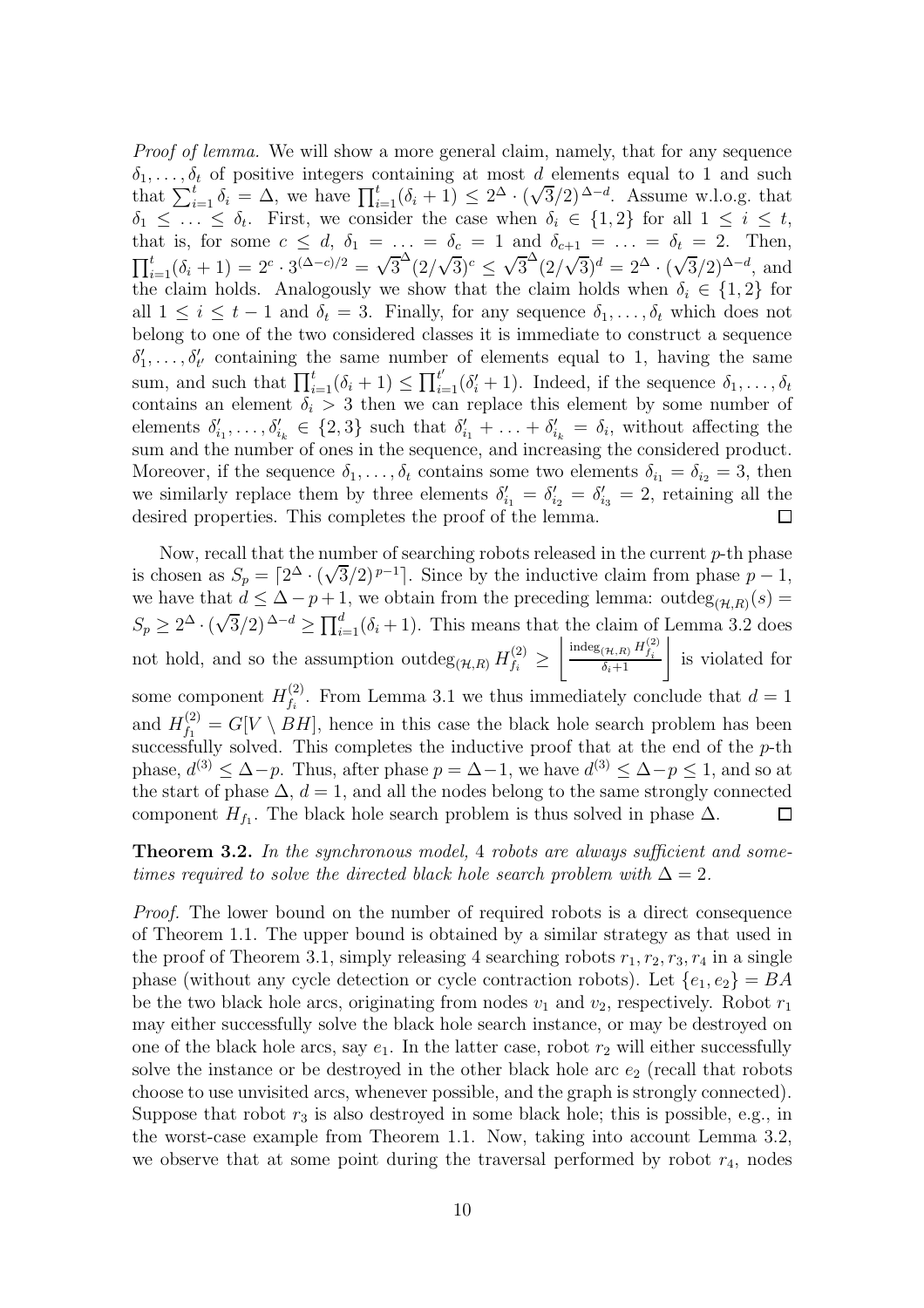$v_1$  and  $v_2$  will necessarily belong to the same strongly connected component  $H_f$  $(f(v_1) = f(v_2) = f)$ . Once robot  $r_4$  has reached this component, it will always exit it by unvisited arcs. Since both arc  $e_1$  and  $e_2$  have already been used (by robots  $r_1$ ) and  $r_2$ , respectively), robot  $r_4$  will never enter a black hole and will proceed to enlarge component  $H_f$ , until the whole of the graph has been explored,  $H_f = G[V \setminus BH]$ , and will thus successfully complete the task. and will thus successfully complete the task.

## **4 Results for the asynchronous model**

**Theorem 4.1.** *In both the asynchronous and synchronous models,* 2 *robots are always sufficient and sometimes required to solve the directed black hole search problem with*  $\Delta = 1$ *.* 

*Proof.* The lower bound on the number of required robots is a direct consequence of Theorem 1.1. The upper bound (which we obviously need to show for the asynchronous model, only) is obtained by simultaneously releasing two robots, each of which applies a strategy identical to that used by searching robots in the proof of Theorem 3.1. It is easy to observe that, throughout the process, each robot is either traversing arcs of an already identified strongly connected subgraph  $H_f$  of  $G[V \setminus BH]$ , or is exiting such a subgraph by some outgoing arc e. Arc e has either never been visited before by any robot, or is the unique arc exiting  $H_f$ , which, due to the strong connectivity property of  $G[V \setminus BH]$ , has to lead to some node of  $V \setminus BH$ . Thus, a robot may potentially enter a black hole only when using an arc which has been never visited before by any robot. Since  $\Delta = 1$ , this means that the black hole may destroy at most one robot, since the remaining robot will not traverse the unique black hole arc at any later time. The surviving robot(s) perform a search of the graph, exploring unvisited arcs, until the whole of the strongly connected component  $G[V \setminus BH]$  has been discovered and the search is complete.  $\Box$ 

**Theorem 4.2.** *In the asynchronous model, at least* 5 *robots are sometimes required to solve the directed black hole search problem with*  $\Delta = 2$ *.* 

*Proof.* The proof considers some possible cases that must be solved by any strategy A for the black hole search problem with  $\Delta = 2$ . We first assume that 4 robots are sufficient for solving the problem and then we obtain the claim by showing how an adversary can defeat all the robots. As usual, all the 4 robots start from hb which has two outgoing arcs. All of the examples we consider are such that the only arc of the graph returning to the homebase (marked in Figure 2 with a dashed line) will in some cases never be traversed by a robot. Consequently, we confine ourselves to an analysis of strategies in which all the robots leave the homebase without waiting for any robots to return.

According to A, there are three possible cases for the first move of each robot and three corresponding strategies of the adversary (see Figure 2 for a visualization): (i) all of them follow one direction; (ii) one goes through one direction and the remaining three to the other; (iii and iii') the four robots are equally distributed among the two directions.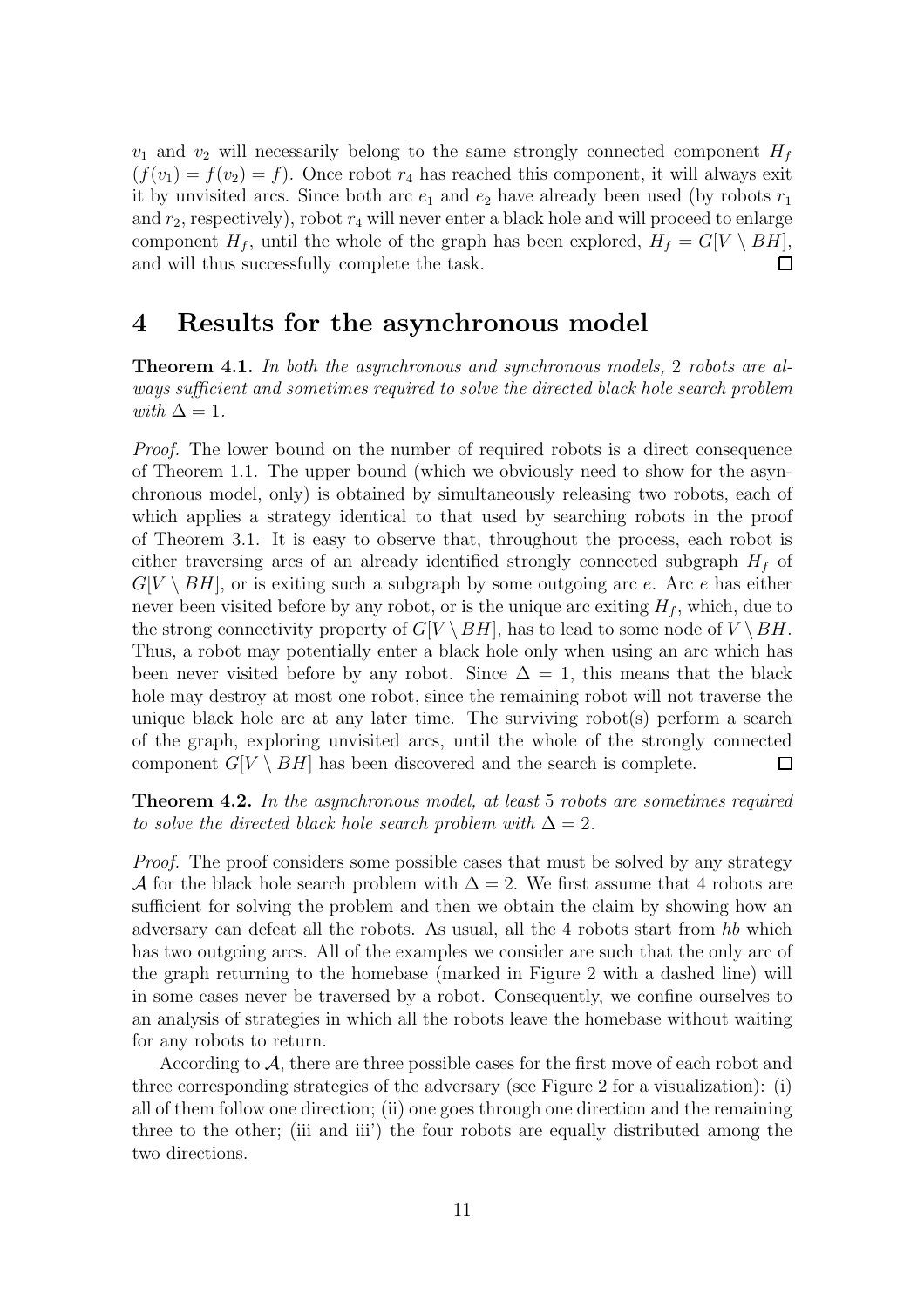

Figure 2: The possible ways that an adversary has to defeat any strategy which aims to solve the directed black hole search problem when using less than 5 robots.

If (i), then the adversary can locate one black hole on the reached node, and all the robots get destroyed. If (ii), then the adversary can locate one black hole on the node reached by the majority of the robots, hence destroying three of them. The surviving robot reaches a safe node admitting another branching off. One of the two options leads to the black hole, while the other one to hb. As the robot has no further knowledge to distinguish between the two options, the branch it chooses will be set by the adversary as the one leading to the black hole, and again all the robots get destroyed. If (iii), by referring to Figure 2 we have that after the first move, two robots are on node  $u$  and two robots are on node  $v$ . From the point of view of the pair of robots located at u (respectively, v), this situation is indistinguishable from that of the pair of robots located at  $w$  in graph (iii'), where allowing any robot to wait could lead to an infinite deadlock, since all other robots may be destroyed. Hence, all the four robots at u and v in (iii) must move, without waiting for any other robot. The pair of robots on  $u$  (resp.  $v$ ) cannot choose to move along the same arc because they may both be destroyed by the adversary. So, they have to move on distinct arcs. This implies that one robot from  $u$  and one from  $v$  get destroyed. The snapshot of the network now gives a robot on  $v$  and another on  $z$ . From  $v$ , both outgoing arcs have been already traversed and hence the robot has no further knowledge to distinguish among the two options apart from the ID-s of the robots that have been passing through such arcs. However, these IDs can be exchanged by the adversary by swapping the labels of ports exiting  $v$ , thus making this information useless. The robot is thus forced either to wait at  $v$ , or enters the black hole. The other robot, which is on z, has again two unexplored options, one leading to hb, and the other to u. The adversary forces the robot to reach  $u$ , from there it is analogously forced either to wait or to enter the black hole. Thus, all the robots are either destroyed or deadlocked, and the claim holds.  $\Box$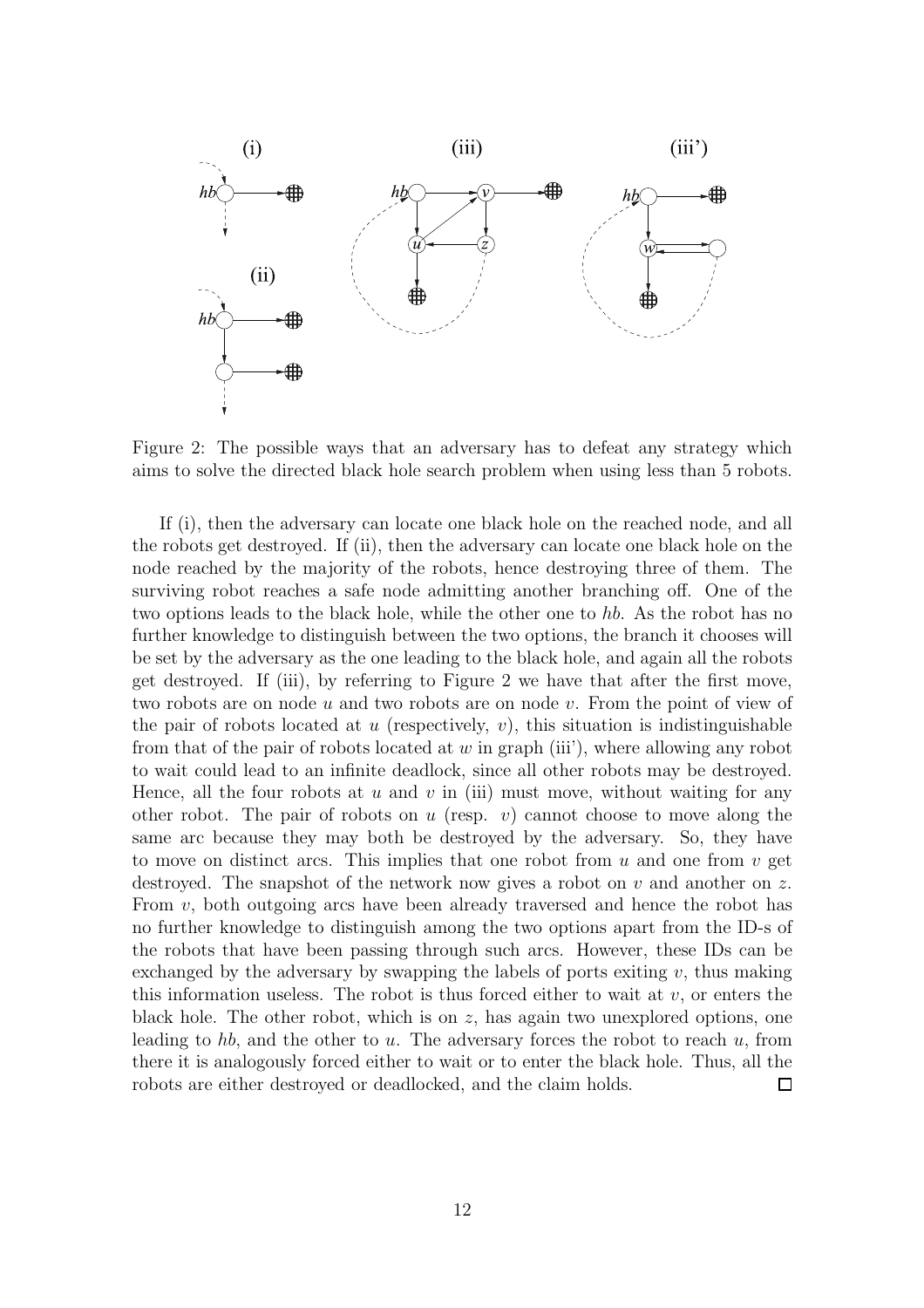# **5 Conclusions**

In this paper, we have considered the black hole search in directed graphs under both the synchronous and the asynchronous settings. The obtained results reflect the difficulty of the problem on directed graphs as well as the difference between the synchronous and the asynchronous settings. It is worth noting how the behavior of the robots must change even for small values of  $\Delta$ , such as 2. This was not the case for undirected graphs. This makes the study of the problem on directed graphs even more intriguing. One major remaining open problem concerns the possibility of bounding the number of required robots in terms of  $\Delta$  in the asynchronous case.

Many variations of the problem still deserve investigation. Changing the assumptions to the initial knowledge of the robots, for instance by (partially) revealing the graph to the robots or providing topological information about the location of the nodes and ordering of the edges, could lead to completely different results.

# **References**

- [1] B. Balamohan, P. Flocchini, A. Miri, and N. Santoro. Time Optimal Algorithms for Black Hole Search in Rings. In Proc. of 4th International Conference on Combinatorial Optimization and Applications (COCOA), LNCS 6508, pages 58–71, 2010.
- [2] C. Cooper, R. Klasing, and T. Radzik. Locating and repairing faults in a network with mobile agents. Theoretical Computer Science, 411(14–15):1638–1647, 2010.
- [3] J. Czyzowicz, D. Kowalski, E. Markou, and A. Pelc. Searching for a black hole in synchronous tree networks. Combinatorics, Probability and Computing, 16:595–619, 2007.
- [4] J. Czyzowicz, S. Dobrev, R. Kralovic, S.Miklik, and D. Pardubska. Black Hole Search in Directed Graphs. In Proc. of 16th International Colloquium on Structural Information and Communication Complexity (SIROCCO), LNCS 5869, pages 182–194, 2009.
- [5] S. Dobrev, P. Flocchini, R. Kralovic, G. Prencipe, P. Ruzicka, and N. Santoro. Black hole Search in Common Interconnection Networks. Networks, 47(2):61– 71, 2006.
- [6] S. Dobrev, P. Flocchini, G. Prencipe, and N. Santoro. Searching for a black hole in arbitrary networks: optimal mobile agents protocols. Distributed Computing, 19(1):1–18, 2006.
- [7] S. Dobrev, P. Flocchini, G. Prencipe, and N. Santoro. Mobile search for a black hole in an anonymous ring. Algorithmica,  $48(1):67-90$ ,  $2007$ .
- [8] S. Dobrev, P. Flocchini, and N. Santoro. Improved bounds for optimal black hole search in a network with a map. In Proc. of 11th International Colloquium